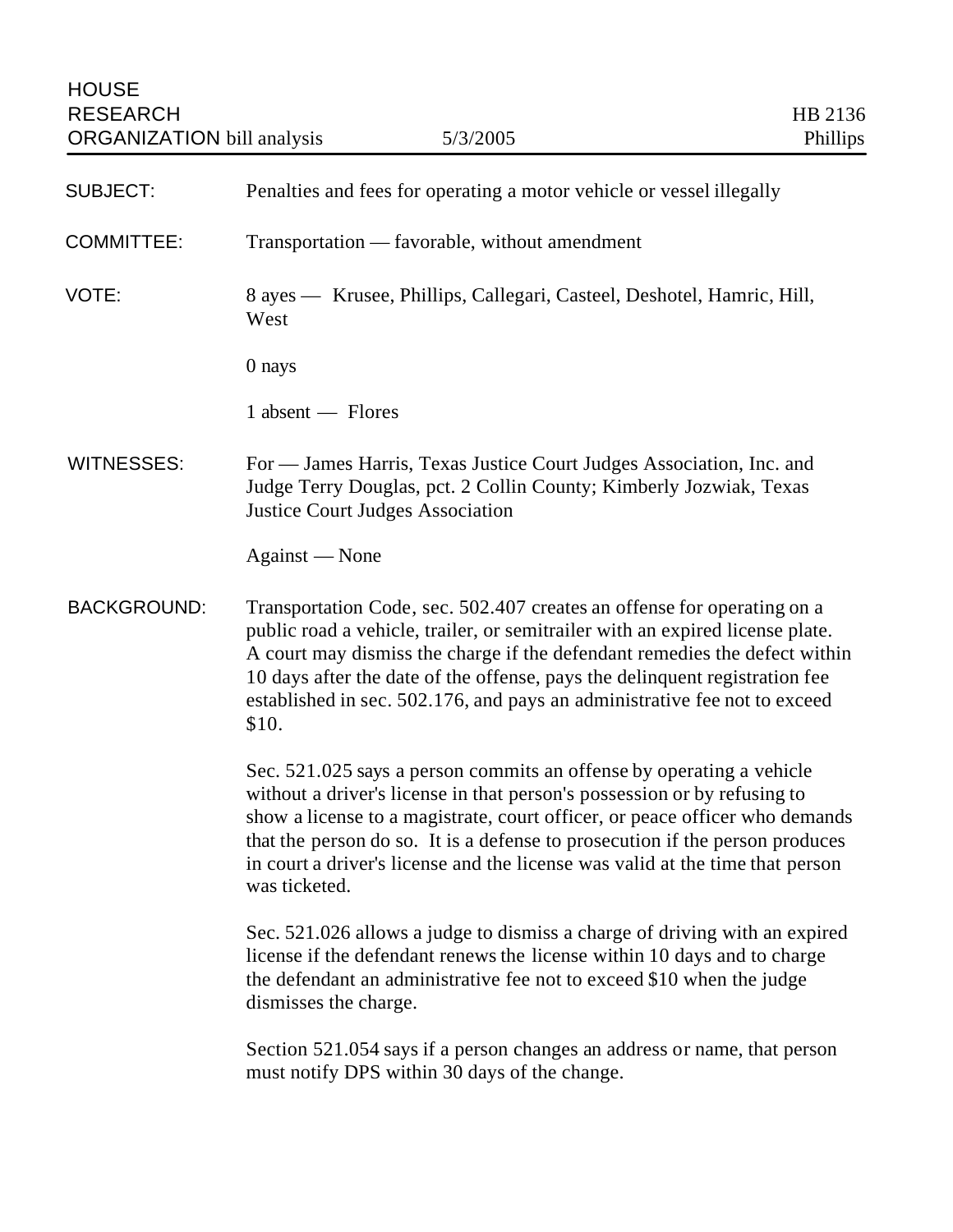## HB 2136 House Research Organization page 2

Sec. 542.301 says a person commits an offense by performing an act prohibited or failing to perform an act required by Subtitle C, Rules of the Road, and that such an offense is a misdemeanor unless otherwise provided. Sec. 542.401 states that a person convicted of a misdemeanor under Subtitle C, Rules of the Road, for which a penalty is not provided must be punished by a fine between \$1 and \$200.

Sec. 545.412 says a person commits an offense by operating a passenger car and transporting a child:

- younger than 5 years of age and under 36 inches tall not in a child passenger safety seat while the vehicle is being operated, or
- younger than 4 years of age or less than 36 inches tall not in a child passenger safety seat while the vehicle is being operated

An offense under this section is a misdemeanor punishable by a fine between \$100 and \$200.

Sec. 545.413 says a person commits an offense if that person:

- (a) is at least 15 years of age, is riding in the front seat of a passenger vehicle, is sitting in a seat with a safety belt, and is not wearing a safety belt, or
- (b) operates a passenger vehicle that is equipped with safety belts and allows a child between five and 16 years of age or a child younger than five years of age and at least 36 inches tall to ride in the vehicle without requiring the child to wear a safety belt if the child is in a seat equipped with a safety belt.

An offense under subsec. (a) is a misdemeanor punishable by a fine between \$25 and \$50. An offense under subsec. (b) is a misdemeanor punishable by a fine between \$100 and \$200.

Sec. 548.605 states that a court must dismiss a charge of driving with an expired inspection certificate if the defendant renews the certificate within 10 days and the certificate has not been expired for more than 60 days, and must assess an administrative fee not to exceed \$10.

Parks and Wildlife Code, sec. 31.127 states that operation of a vessel with an expired certificate number or operation of vessel at an excessive speed is an offense punishable by a fine between \$100 and \$500.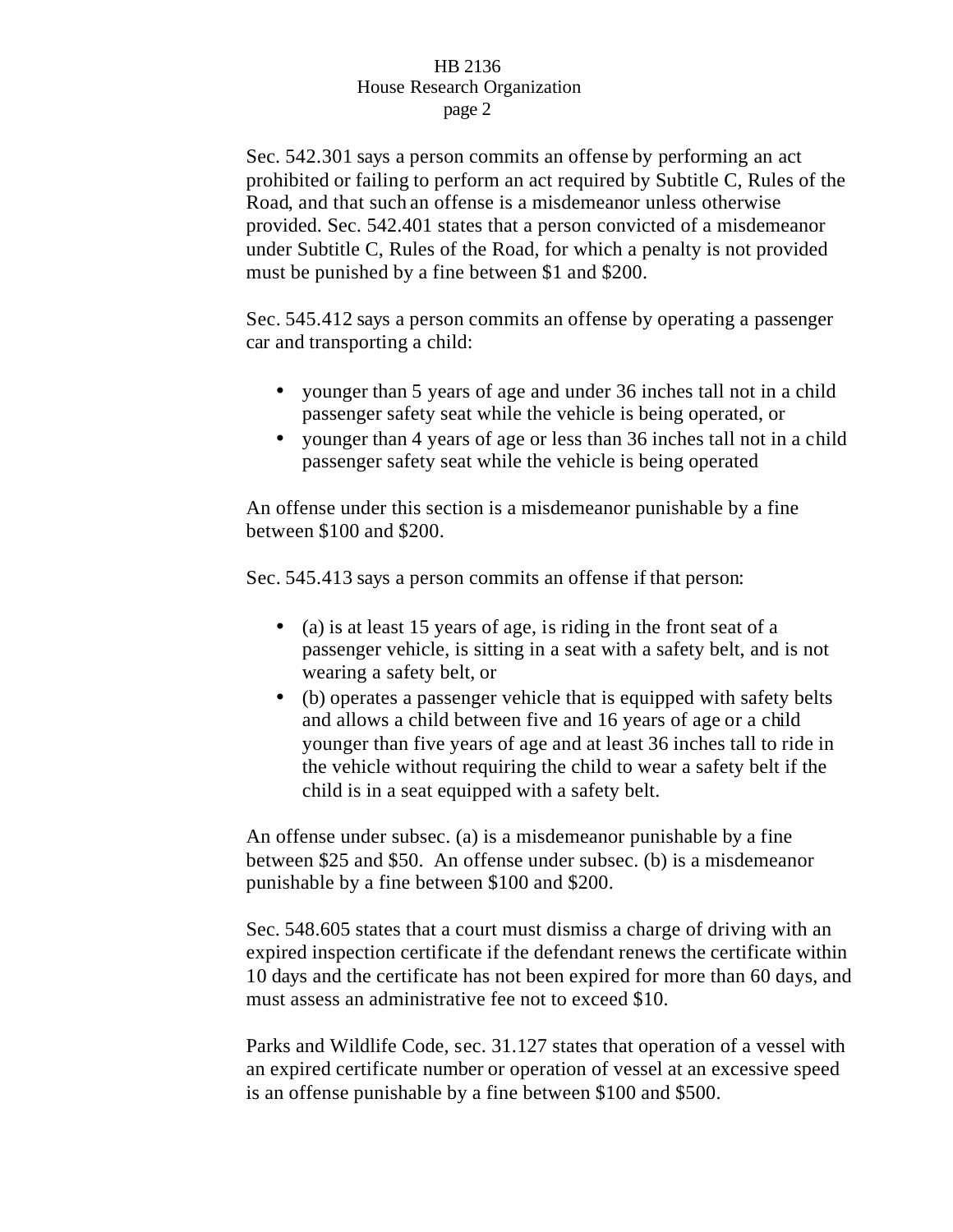## HB 2136 House Research Organization page 3

DIGEST: HB 2136 would amend the following sections to increase the maximum administrative fee a court could assess against an offender from \$10 to \$25:

- Sec. 502.407, upon dismissal of a charge of operating on a public road a vehicle, trailer or semi-trailer with an expired license plate, if it was remedied within 10 days and the delinquent fee paid;
- Sec. 521.026, upon dismissal of a charge of driving with an expired license, if the license was renewed within 10 days; and
- Sec. 548.605, upon dismissal of a charge of driving with an expired inspection certificate, if it was renewed within 10 days and not expired for more than 60 days.

The bill also would allow a court to assess an administrative fee for certain offenses for which courts previously have not been authorized to charge a fee. The bill would amend sec. 521.025 to allow a court to assess a maximum administrative fee of \$25 against an offender whose charge was dismissed because the offender produced in court a driver's license and the license was valid at the time the person was ticketed. The bill would amend sec. 521.054 to allow a court to dismiss a charge for violation of this section if the defendant notifies DPS of an address or name change within 10 days of being ticketed and if the defendant paid an administrative fee not to exceed \$25. The bill would amend Parks and Wildlife Code, sec. 31.127 to allow a court to dismiss an offense of operation of a vessel with an expired certificate number if the defendant remedied the defect within 10 days of receiving the ticket for the offense, paid an administrative fee of \$25, and the certificate number had not been expired for more than 60 days.

The bill would amend Sec. 542.301 to make an offense, unless otherwise provided, under Subtitle C, Rules of the Road, a class C misdemeanor (maximum fine of \$500). The bill would repeal sec. 542.401, which sets the misdemeanor penalty at between \$1 and \$200.

The bill would change the minimum and maximum fines allowed for two sections. The bill would amend sec. 545.412, operating a passenger vehicle with a child not properly secured in a safety seat, to decrease the minimum fine from \$100 to \$1 and increase the maximum fine from \$200 to \$500. The bill would amend sec. 545.413, riding in a vehicle without properly being secured in a safety belt or operating a passenger vehicle